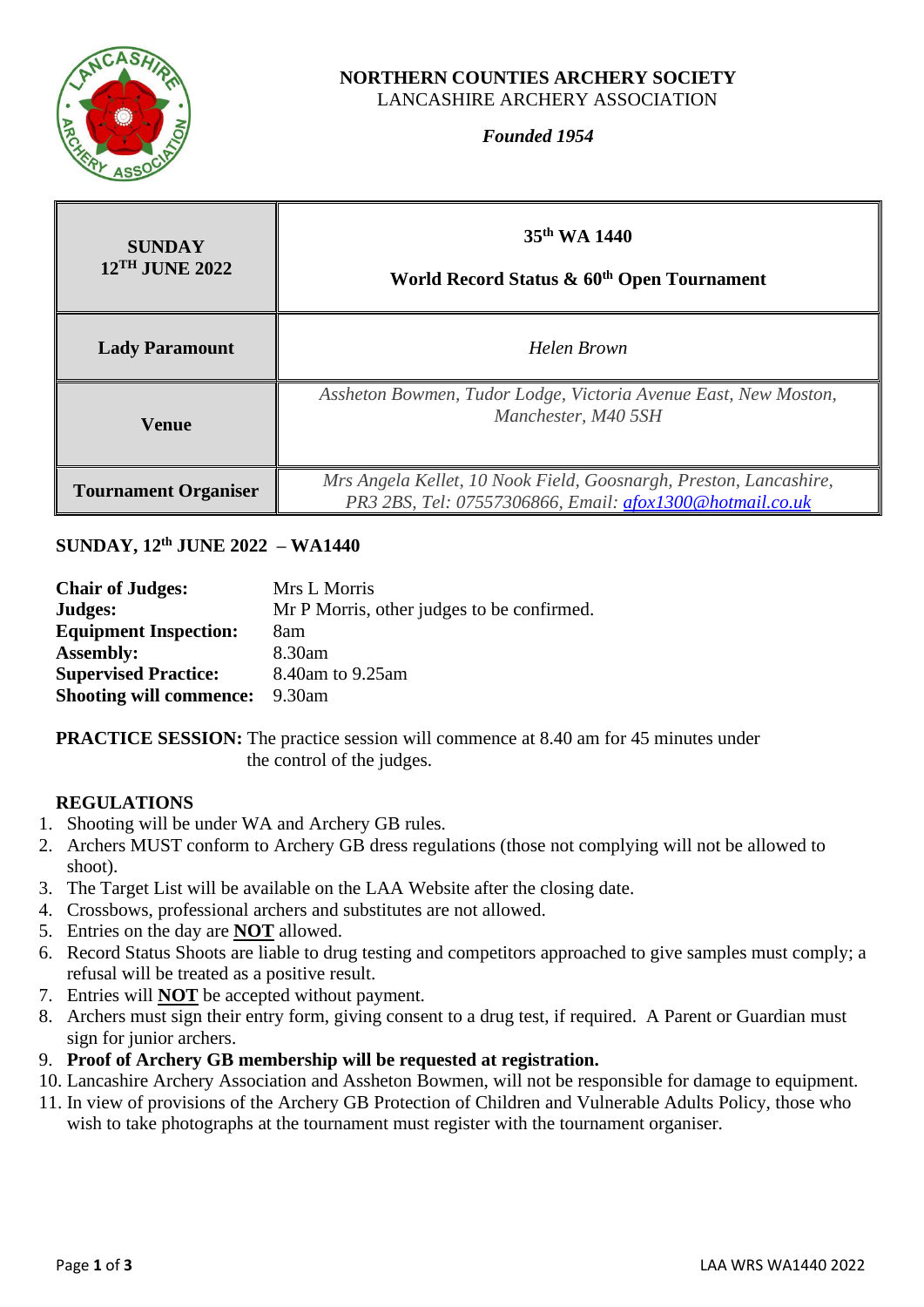# **FACILITIES**

- 1. Refreshments will be available throughout the day.
- 2. Car parking is available at the venue and ground level access to toilets.
- 3. Disabled archers will be allocated parking spaces and there's full disabled access to the club building.

## **ARCHERS ARE RESPONSIBLE FOR MARKING THE FACES.**

#### **\*WA1440 AWARD LIST \***

| <b>RECURVE</b>       |                                                                 |  |
|----------------------|-----------------------------------------------------------------|--|
| <b>LADIES</b>        | The <b>JOAN THOMPSON-SMITH SALVER</b> and medal for the first   |  |
|                      | score.                                                          |  |
| <b>GENTLEMEN</b>     | The <b>JOAN THOMPSON-SMITH TANKARD</b> and medal for the        |  |
|                      | first score.                                                    |  |
| <b>COMPOUND</b>      |                                                                 |  |
| <b>LADIES</b>        | The <b>CHORLEY BOWMEN TROPHY</b> and medal for the first score. |  |
| <b>GENTLEMEN</b>     | The <b>CHORLEY BOWMEN TROPHY</b> and medal for the first score  |  |
| <b>LONGBOW</b>       |                                                                 |  |
| <b>LADIES</b>        | <b>BARRY MARSDEN TROPHY</b> and medal for the first score.      |  |
| <b>GENTLEMEN</b>     | <b>TROPHY</b> and medal for the first score.                    |  |
| <b>BAREBOW</b>       | Medals $1st$                                                    |  |
| <b>All Bowstyles</b> | $2nd$ and $3rd$ Medals will be according to number of entries.  |  |

**JUNIORS:** Wishing to enter this event, please be advised, that there will only be the senior distances available only, as a separate tournament for juniors is provided by LAA.

**LANCASHIRE ROSES:** Any archer shooting a 1000, 1100, 1200 or 1300 WA Star score may purchase the appropriate Lancashire Rose after the shoot for £3.

# **Lancashire Archers are asked to donate raffle prizes.**

### **PLEASE NOTE THE AWARDS PRESENTATION WILL TAKE PLACE, AFTER THE RAFFLE IN THE CLUB HOUSE.**

# **Due to the premise's permissions, the following is not allowed:**

- Line Tents to be set up on Saturday evening
- Camper Vans/Caravans/Camping on the field
- No Dogs (except guide dogs)

# **CLOSING DATE: TUESDAY 31ST MAY 2022**